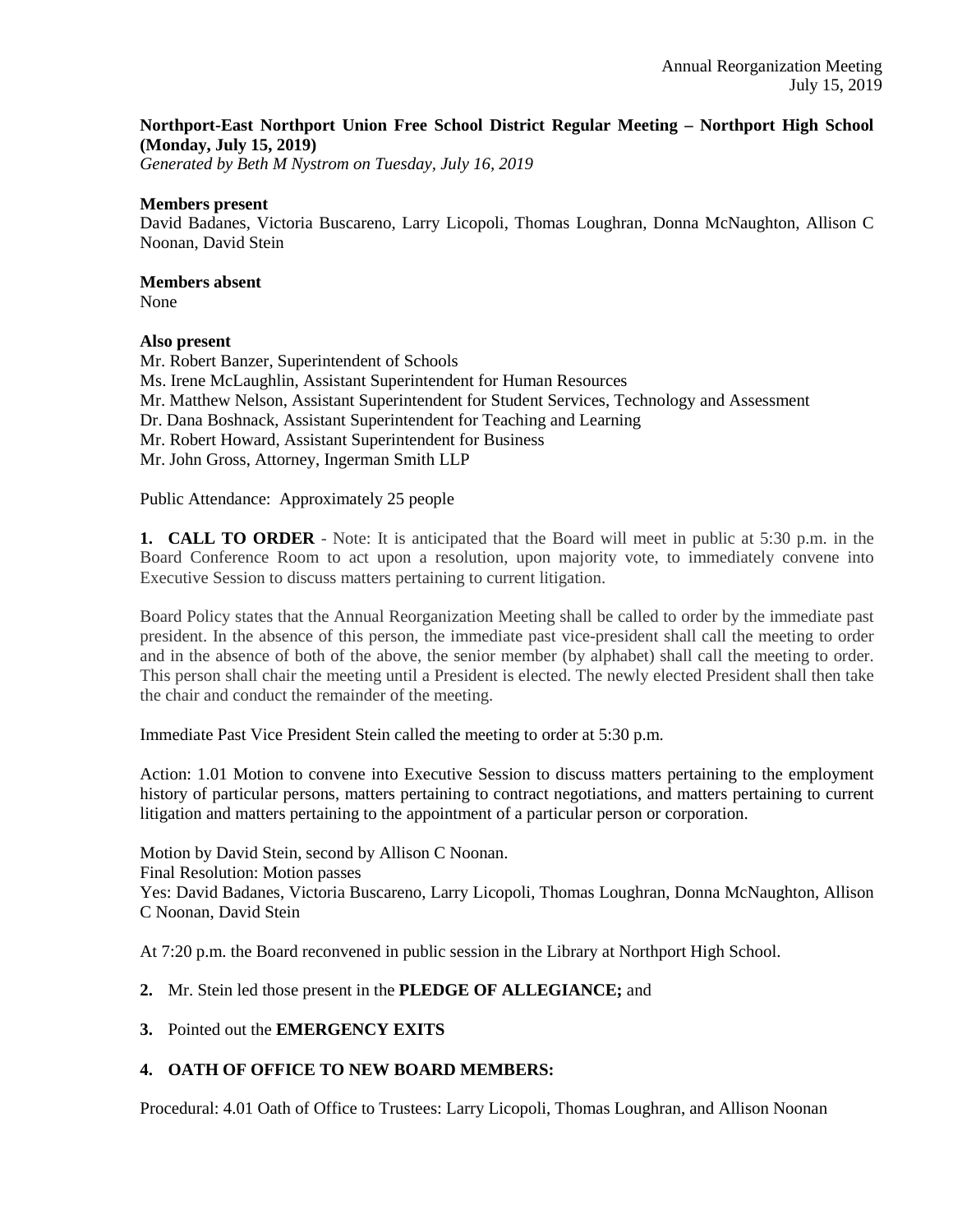Mr. John Gross, Esq., administered the Oath of Office to newly elected trustees Larry Licopoli, Thomas Loughran and Allison Noonan

#### **5. ELECTION OF OFFICERS** - nominations required

Action: 5.01 President Immediate Past Vice President David Stein nominated Donna McNaughton to serve as Board President

Motion by David Stein, second by Thomas Loughran. Final Resolution: Motion Fails Yes: Donna McNaughton, David Stein, Thomas Loughran No: Victoria Buscareno, David Badanes, Allison C Noonan, Larry Licopoli

Trustee Allison Noonan nominated David Badanes to serve as Board President

Motion by Allison C Noonan, second by Victoria Buscareno. Final Resolution: Motion Passes Yes: Victoria Buscareno, David Badanes, Allison C Noonan, Larry Licopoli No: Donna McNaughton, David Stein, Thomas Loughran

Action: 5.02 Vice President Newly elected President David Badanes nominated Allison Noonan to serve as Board Vice President

Motion by David Badanes, second by Victoria Buscareno. Final Resolution: Motion Passes Yes: Victoria Buscareno, David Badanes, Allison C Noonan, Thomas Loughran, Larry Licopoli No: Donna McNaughton, David Stein

### **6. OATH OF OFFICE TO THE PRESIDENT AND VICE PRESIDENT OF THE BOARD**

Procedural: 6.01 Board Counsel shall administer the Oath of Office to the Board President and Vice President:

Mr. John Gross, Esq., administered the Oath of Office to newly elected President David Badanes and newly elected Vice President Allison Noonan.

### **7. ANNUAL APPOINTMENTS**

Action: 7.01 Appointments:

- 7.01.1 District Clerk: Recommendation that Beth Nystrom be appointed as District Clerk and Maureen Pollock be appointed as Acting District Clerk
- 7.01.2 District Treasurer: Recommendation that Dawn Monsell be appointed as District Treasurer and Denise Lovaglio be appointed as Deputy District Treasurer
- 7.01.3 Board Attorney and Negotiating Attorney: Recommendation that the firm of Ingerman Smith, LLP be appointed as Board Attorney and Negotiating Attorney
- 7.01.4 Claims Auditor: Recommendation that Christine Helbock be appointed as Claims Auditor
- 7.01.5 Purchasing Agent: Recommendation that Susan Shutowich be appointed as Purchasing Agent, and that Robert Howard, Assistant Superintendent for Business, be authorized to act as Purchasing Agent in her absence
- 7.01.6 Impartial Hearing Officers: Recommendation that the Board appoint Lawrence Spirn, Jennifer Spirn, and Joseph Wooley as Hearing Officers to conduct hearings pursuant to Section 504 of the Rehabilitation Act of 1973 and Section 3214 of the Education Law of the State of New York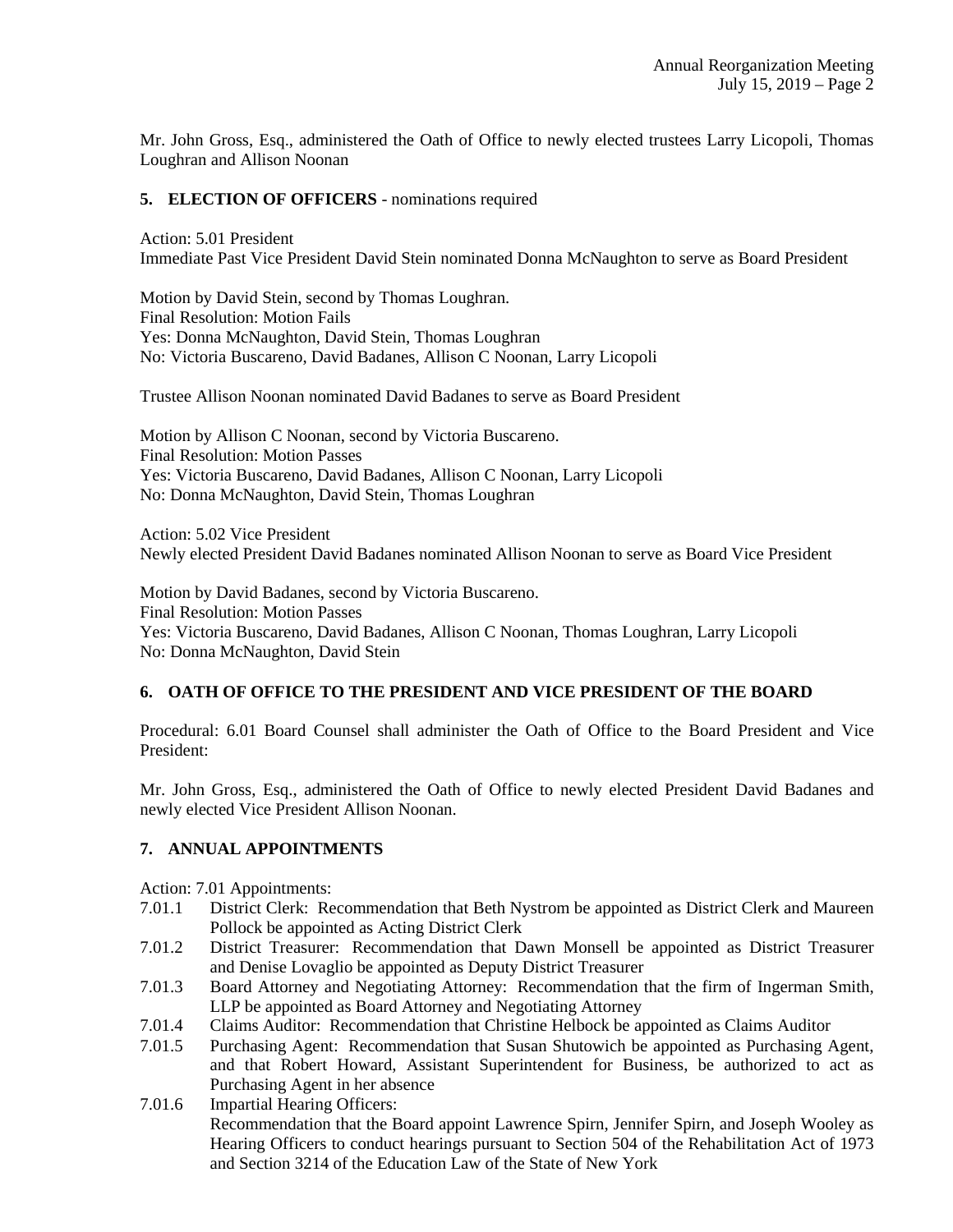7.01.7 Compliance Officers:

Recommendation that the Board appoint Ms. Allyson Giaimo as Section 504 Compliance **Officer** 

Recommendation that the Board appoint Mr. Matthew Nelson as Medicaid Compliance Officer Recommendation that the Board appoint the Director of Student Support Services as Title IX Compliance Officer

Recommendation that the Board appoint Ms. Irene McLaughlin as Section 75-b of the Civil Service Law Compliance Officer

Recommendation that the Board appoint Ms. Irene McLaughlin and Mr. Matthew Nelson as Sexual Harassment Compliance Officers

- 7.01.8 Insurance Brokers of Record: Recommendation that the Board appoint the following firms as Brokers of Record, commencing July 1, 2019, to manage programs authorized by the Board of Education for the Northport-East Northport Union Free School District: Hartt Insurance Agency, Inc., 45 Main Street, P.O. Box 449, Northport, NY 11768 New York Schools Insurance Reciprocal, 333 Earl Ovington Blvd, Uniondale, NY 11533 GCG Risk Management, Inc., 100 Church Street, Suite 810, New York, NY 10007 Pupil Benefits Plan, Inc., 101 Dutch Meadows Lane, Glenville, NY 12302 Digital Insurance in partnership with AON Consulting, 300 Jericho Quad, Suite 300, Jericho, NY 11753
- RSK Limited Liability Co./Emerson, Reid and Co., 174 Park Avenue, Hicksville, NY 11801 7.01.9 Bonding Counsel and Financial Advisory Services Hawkins Delafield & Wood, LLP, One Chase Manhattan Plaza, New York, NY 10005 Munistat Services, Inc., 12 Roosevelt Avenue, Pt. Jefferson Station, NY 11776
- 7.01.10 Architect: Recommendation that the Board appoint John A. Grillo Architects as District Architect
- 7.01.11 Internal Auditor: Recommendation that the firm of Nawrocki Smith, LLP be appointed as the Internal Auditors for the 2019-2020 fiscal year.
- 7.01.12 External Auditor: Recommendation that the firm of R.S. Abrams, LLP be appointed as the Internal Auditors for the 2019-2020 fiscal year, with an option to renew for the 2020-2021 fiscal year

Motion by Allison C Noonan, second by Victoria Buscareno.

Final Resolution: Motion Passes

Yes: Victoria Buscareno, David Badanes, Donna McNaughton, Allison C Noonan, David Stein, Thomas Loughran, Larry Licopoli

### **8. OATH OF OFFICE TO THE SUPERINTENDENT OF SCHOOLS AND DISTRICT CLERK**

Mr. John Gross, Esq., administered the Oath of Office to:

- 8.01.1 Mr. Robert Banzer, Superintendent of Schools
- 8.01.2 Ms. Beth Nystrom, District Clerk

### **9. DESIGNATION OF SIGNATORIES FOR ALL SCHOOL WARRANTS**

Action: 9.01 Signatories for All School Warrants Recommendation to designate the Claims Auditor

Motion by Donna McNaughton, second by Victoria Buscareno. Final Resolution: Motion Passes Yes: Victoria Buscareno, David Badanes, Donna McNaughton, Allison C Noonan, David Stein, Thomas Loughran, Larry Licopoli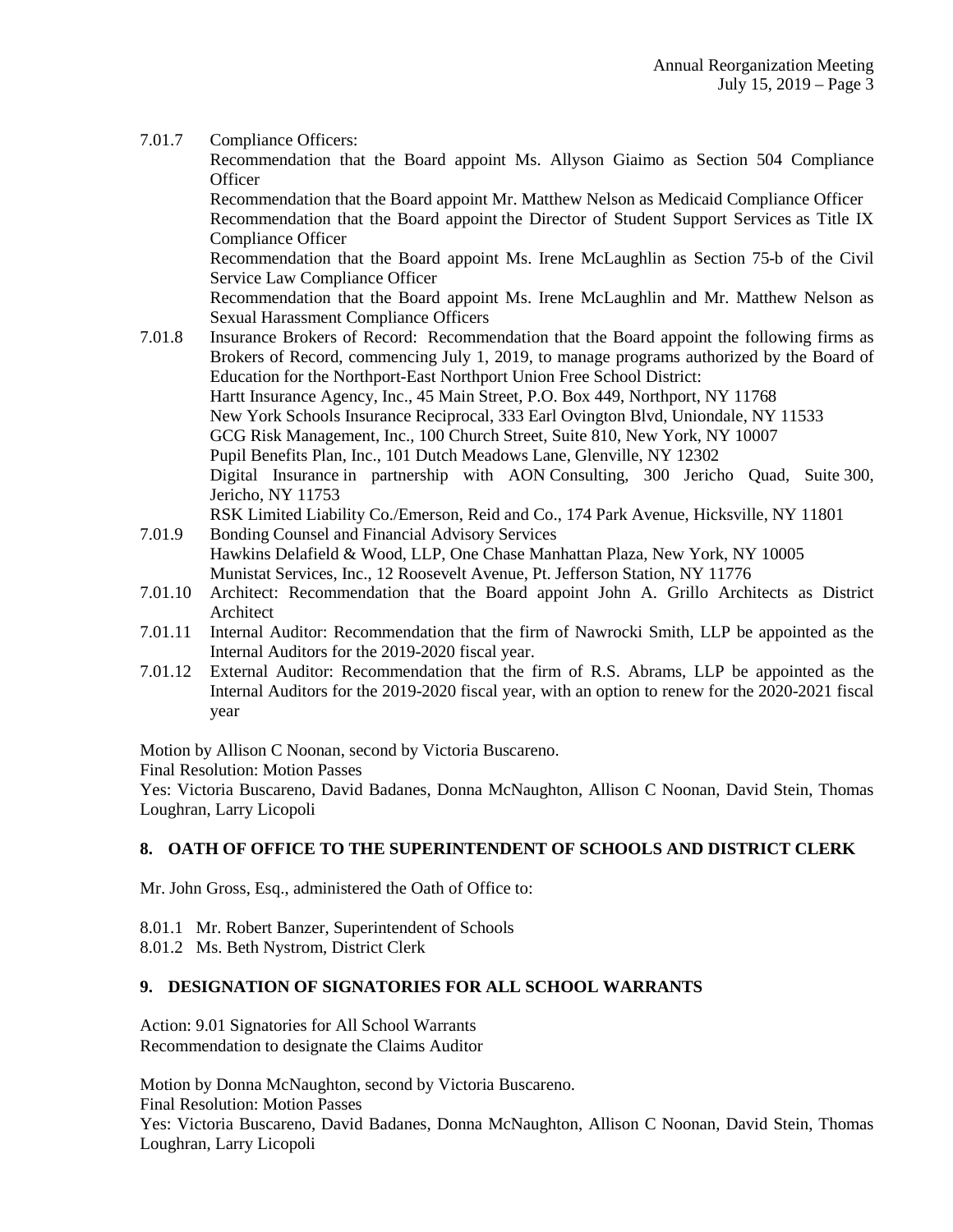## **10. DESIGNATION OF DEPOSITORIES FOR ALL DISTRICT FUNDS**

Action: 10.01 Depositories

Recommendation to designate the following banks as depositories of the Northport-East Northport Union Free School District, Town of Huntington, Suffolk County, New York, maximum amount to be \$65,000,000:

10.01.1 JP Morgan Chase 10.01.2 1st National Bank of Long Island 10.01.3 Capital One Bank 10.01.4 TD Bank 10.01.5 Flushing Commercial Bank 10.01.6 Valley National Bank 10.01.7 Signature Bank 10.01.8 People's United Bank

Motion by Donna McNaughton, second by Victoria Buscareno. Final Resolution: Motion Passes Yes: Victoria Buscareno, David Badanes, Donna McNaughton, Allison C Noonan, David Stein, Thomas Loughran, Larry Licopoli

## **11. DESIGNATION OF DISTRICT NEWSPAPER FOR LEGAL ADVERTISING**

Action: 11.01 Official Newspapers

Recommendation to designate The Observer and the Times of Northport as the Official Newspapers for District publications and legal notices for the 2019-2020 school year

Motion by Donna McNaughton, second by Victoria Buscareno. Final Resolution: Motion Passes Yes: Victoria Buscareno, David Badanes, Donna McNaughton, Allison C Noonan, David Stein, Thomas Loughran, Larry Licopoli

## **12. TIME AND PLACE OF BOARD MEETINGS**

Information: 12.01 Calendar of Board Meetings

At the March 15, 2019 Board of Education Meeting the Board adopted the 2019-2020 Calendar of Board Meetings.

### **13. AUTHORIZATION TO PUBLISH THE ANNUAL FINANCIAL REPORT**

Action: 13.01 Annual Financial Report Recommendation to authorize publication of the Annual Financial Report for the 2018-2019 school year in the official newspaper

Motion by Donna McNaughton, second by Victoria Buscareno. Final Resolution: Motion Passes Yes: Victoria Buscareno, David Badanes, Donna McNaughton, Allison C Noonan, David Stein, Thomas Loughran, Larry Licopoli

### **14. BOND FOR DISTRICT TREASURER AND DEPUTY DISTRICT TREASURER**

Action: 14.01 Public Employee Dishonesty Insurance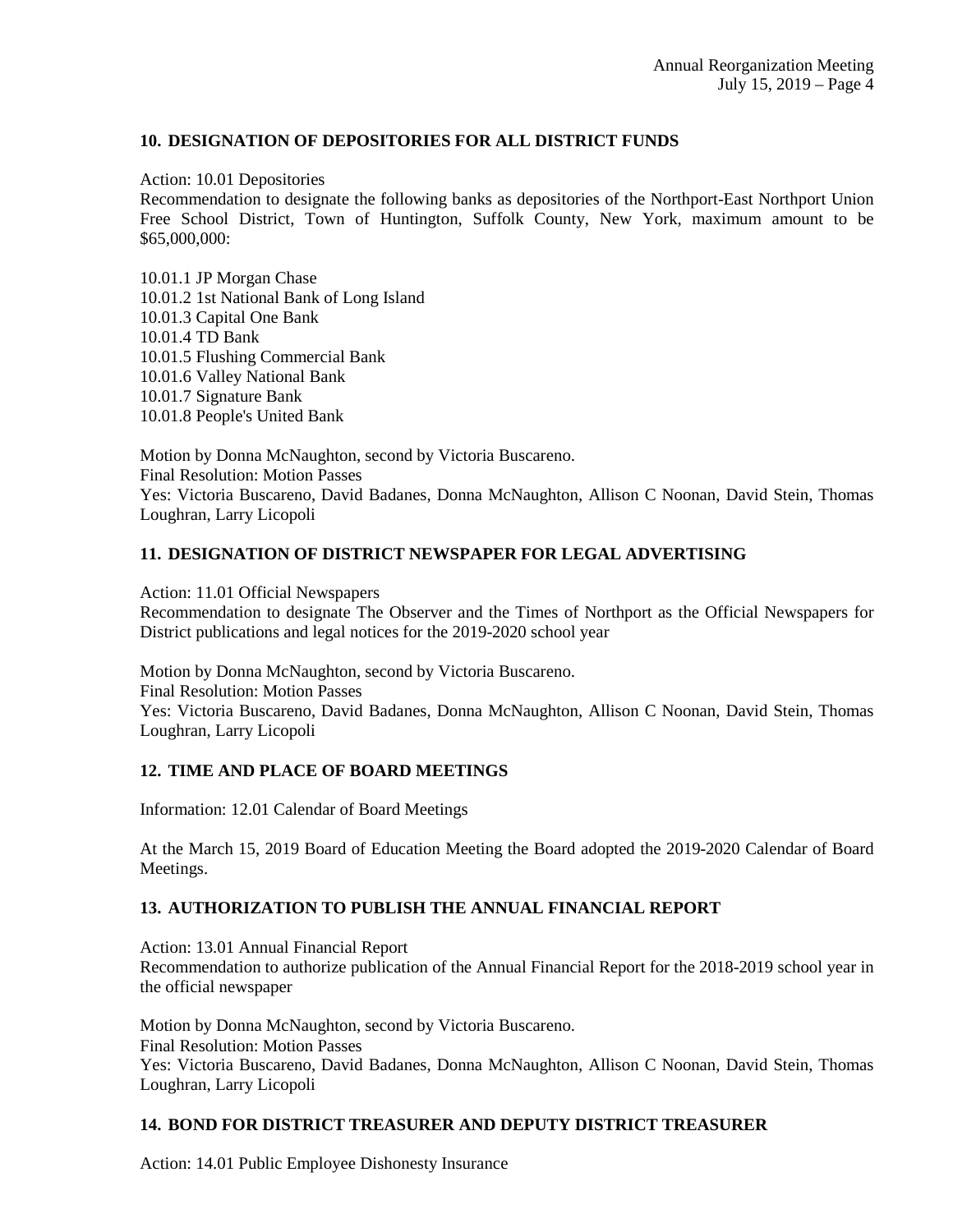Recommendation to authorize Public Employee Dishonesty Insurance in the amount of \$5,000,000 perloss to include positions of District Treasurer and Deputy District Treasurer for the period July 1, 2019 to June 30, 2020

Motion by Donna McNaughton, second by Victoria Buscareno. Final Resolution: Motion Passes

Yes: Victoria Buscareno, David Badanes, Donna McNaughton, Allison C Noonan, David Stein, Thomas Loughran, Larry Licopoli

## **15. AUTHORIZE TO REIMBURSE EXPENSES**

Action: 15.01 Conference and Travel Expense Authorization Recommendation to authorize the Superintendent to approve expenses for staff attendance at conferences, and also for all authorized automobile travel within the District and outside of the District

Motion by Donna McNaughton, second by Victoria Buscareno. Final Resolution: Motion Passes Yes: Victoria Buscareno, David Badanes, Donna McNaughton, Allison C Noonan, David Stein, Thomas Loughran, Larry Licopoli

# **16. AUTHORIZATION TO CERTIFY PAYROLLS**

Action: 16.01 Certify Payrolls Recommendation to authorize the Chief School Officer or his designee to certify payrolls each month (Ed. Law 1720, Sec. 2523; Commissioner's Regulation 170.2)

Motion by Donna McNaughton, second by Victoria Buscareno. Final Resolution: Motion Passes Yes: Victoria Buscareno, David Badanes, Donna McNaughton, Allison C Noonan, David Stein, Thomas Loughran, Larry Licopoli

Action: 16.02 Certified Payroll Records Recommendation to approve the following resolution:

 "WHEREAS New York State Labor Law, Section 220, requires that contractors engaged by a school district for construction work are required to pay prevailing wages to their workers, and;

 WHEREAS, all contractors and subcontractors referenced above are required to submit certified payroll records to the school district in connection with their obligation to pay prevailing wage;

 NOW, THEREFORE, BE IT RESOLVED that John Lackner, Superintendent of Buildings and Grounds, is hereby designated to be the individual responsible for the receipt, collection and review for facial validity of certified payroll records."

Motion by Donna McNaughton, second by Victoria Buscareno. Final Resolution: Motion Passes Yes: Victoria Buscareno, David Badanes, Donna McNaughton, Allison C Noonan, David Stein, Thomas Loughran, Larry Licopoli

## **17. AUTHORIZATION TO MAKE TRANSFERS**

Action: 17.01 Budget Transfers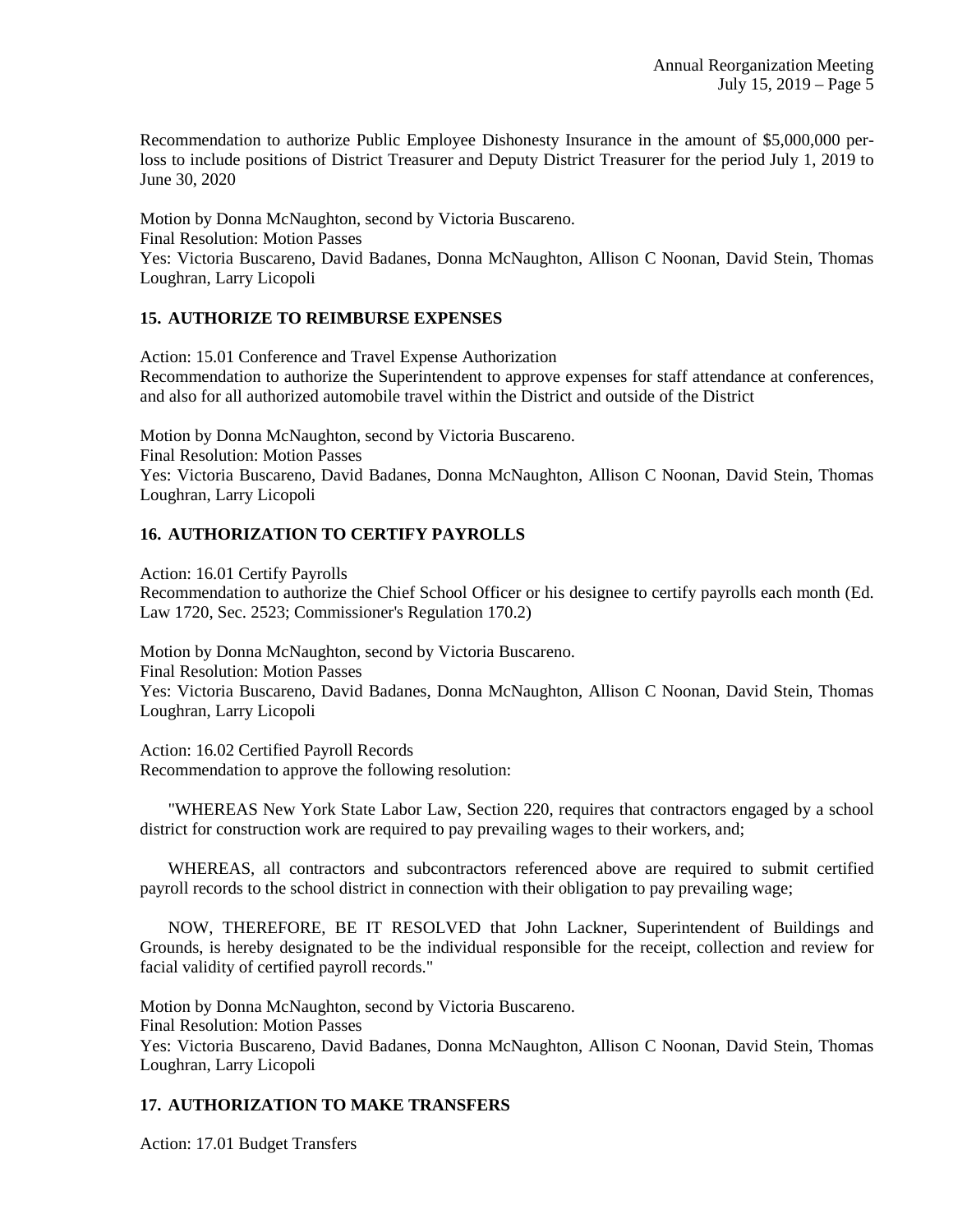Recommendation to authorize the Superintendent of Schools or his designee, in accordance with the regulations of the Commissioner of Education, to make budget transfers between salary codes up to \$25,000, with all transfers in excess of \$25,000 requiring Board of Education approval and, transfers between all other codes up to \$10,000, with all transfers in excess of \$10,000 requiring Board of Education approval

Motion by Donna McNaughton, second by Victoria Buscareno. Final Resolution: Motion Passes Yes: Victoria Buscareno, David Badanes, Donna McNaughton, Allison C Noonan, David Stein, Thomas Loughran, Larry Licopoli

### **18. ADOPTION OF LIST OF RELIGIOUS HOLIDAYS**

Action: 18.01 Religious Holidays Recommendation to adopt the attached list of religious holidays for State Aid computations purposes

Motion by Donna McNaughton, second by Victoria Buscareno. Final Resolution: Motion Passes Yes: Victoria Buscareno, David Badanes, Donna McNaughton, Allison C Noonan, David Stein, Thomas Loughran, Larry Licopoli

## **19. AUTHORIZATION TO ESTABLISH PETTY CASH FUNDS**

Action: 19.01 Petty Cash Funds

Recommendation to establish petty cash funds and designate the following persons to administer these funds in the amount of \$100 each for the 2019-2020 school year:

Ms. Lori Beekman, Principal, Bellerose Avenue School Mr. Thomas Harrison, Principal, Fifth Avenue School Ms. Laurie Storch, Principal, Dickinson Avenue School Mr. Michael Genovese, Principal, Norwood Avenue School Ms. Sabina Larkin, Principal, Ocean Avenue School Mr. Jeffrey Haubrich, Principal, Pulaski Road School Mr. Pasquale DeStefano, Principal, East Northport Middle School Dr. Timothy Hoss, Principal, Northport Middle School Mr. Dan Danbusky, Principal, Northport High School Ms. Beth Nystrom, District Clerk, Board of Education

Motion by Donna McNaughton, second by Victoria Buscareno. Final Resolution: Motion Passes Yes: Victoria Buscareno, David Badanes, Donna McNaughton, Allison C Noonan, David Stein, Thomas Loughran, Larry Licopoli

### **20. SIGNATORIES FOR FEDERAL PROJECTS**

### Action: 20.01 Federal Funds

Recommendation to appoint for the 2019-2020 school year Mr. Robert Banzer, Superintendent of Schools, as the authorized representative and official of Northport-East Northport Union Free School District, to submit applications and make claims for Federal Funds under all applicable Federal Laws as may be required, with the Assistant Superintendent for Teaching and Learning or the Assistant Superintendent for Student Services, Technology and Assessment as alternates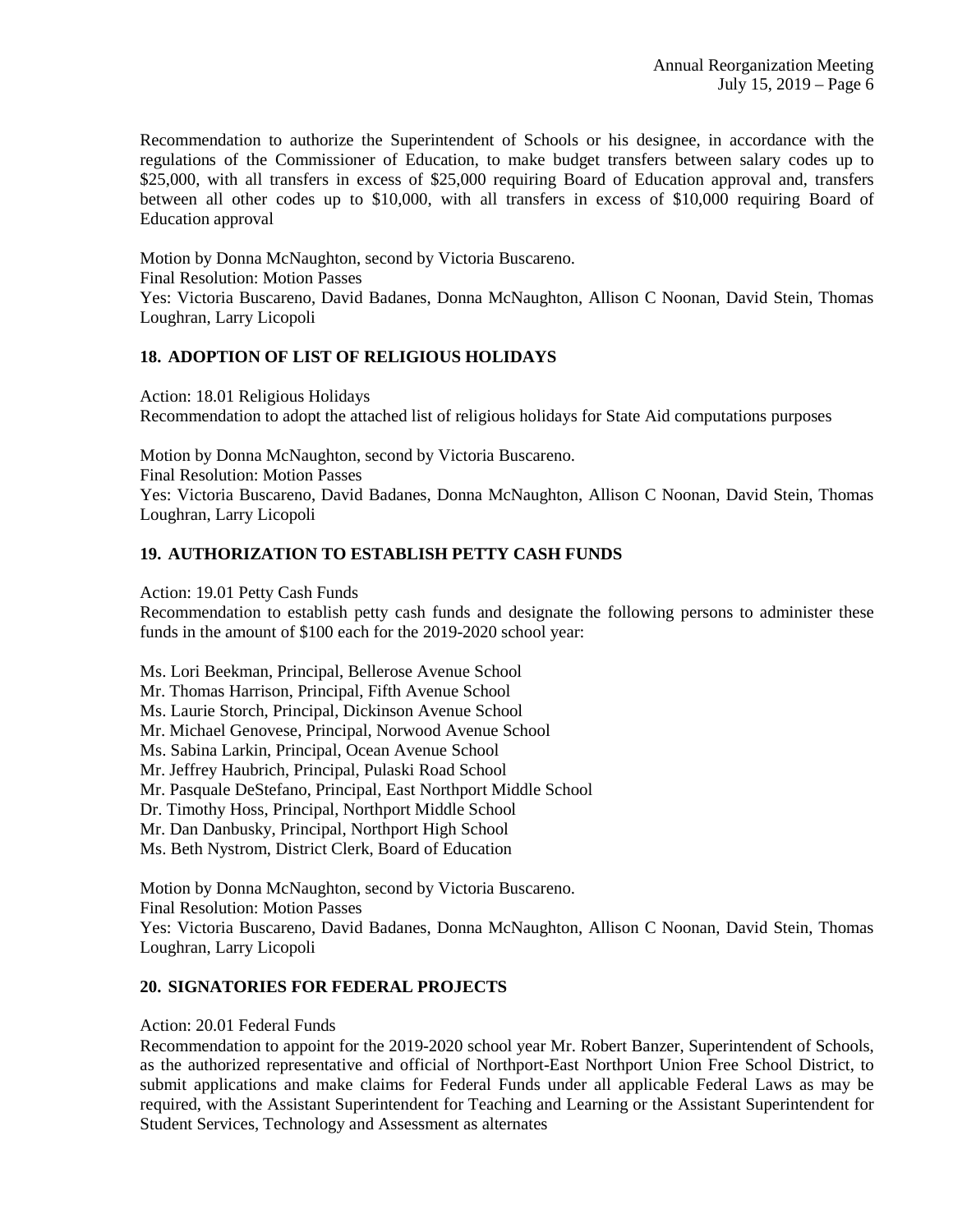Motion by Donna McNaughton, second by Victoria Buscareno. Final Resolution: Motion Passes Yes: Victoria Buscareno, David Badanes, Donna McNaughton, Allison C Noonan, David Stein, Thomas Loughran, Larry Licopoli

## **21. DESIGNATION OF SIGNATOR FOR TAX ANTICIPATION NOTES**

Action: 21.01 Tax Anticipation Notes Signator

Recommendation to designate the Board President as the signator for the single manual signature required on Tax Anticipation Notes or, as designated by the President, the Vice President or the District Clerk

Motion by Donna McNaughton, second by Victoria Buscareno. Final Resolution: Motion Passes Yes: Victoria Buscareno, David Badanes, Donna McNaughton, Allison C Noonan, David Stein, Thomas Loughran, Larry Licopoli

## **22. APPOINTMENT OF SCHOOL PHYSICIANS**

Action: 22.01 School Physician Recommendation to appoint North Suffolk Medical Associates as the School Physician for 2019-2020 and to authorize the Board President to execute a contract to this effect

Motion by Donna McNaughton, second by Victoria Buscareno. Final Resolution: Motion Passes Yes: Victoria Buscareno, David Badanes, Donna McNaughton, Allison C Noonan, David Stein, Thomas Loughran, Larry Licopoli

### **23. ATTENDANCE OFFICER**

Action: 23.01 Attendance Officer Recommendation to appoint Judy Proscia as the District's Attendance Officer

Motion by Donna McNaughton, second by Victoria Buscareno. Final Resolution: Motion Passes Yes: Victoria Buscareno, David Badanes, Donna McNaughton, Allison C Noonan, David Stein, Thomas Loughran, Larry Licopoli

### **24. ATHLETIC TRAINER**

Action: 24.01 Athletic Trainer Recommendation to appoint Shawn Scattergood as the District's Athletic Trainer

Motion by Donna McNaughton, second by Victoria Buscareno. Final Resolution: Motion Passes Yes: Victoria Buscareno, David Badanes, Donna McNaughton, Allison C Noonan, David Stein, Thomas Loughran, Larry Licopoli

### **25. RECORDS ACCESS OFFICER**

Action: 25.01 Records Access Officer Recommendation to appoint Beth Nystrom as the Records Access Officer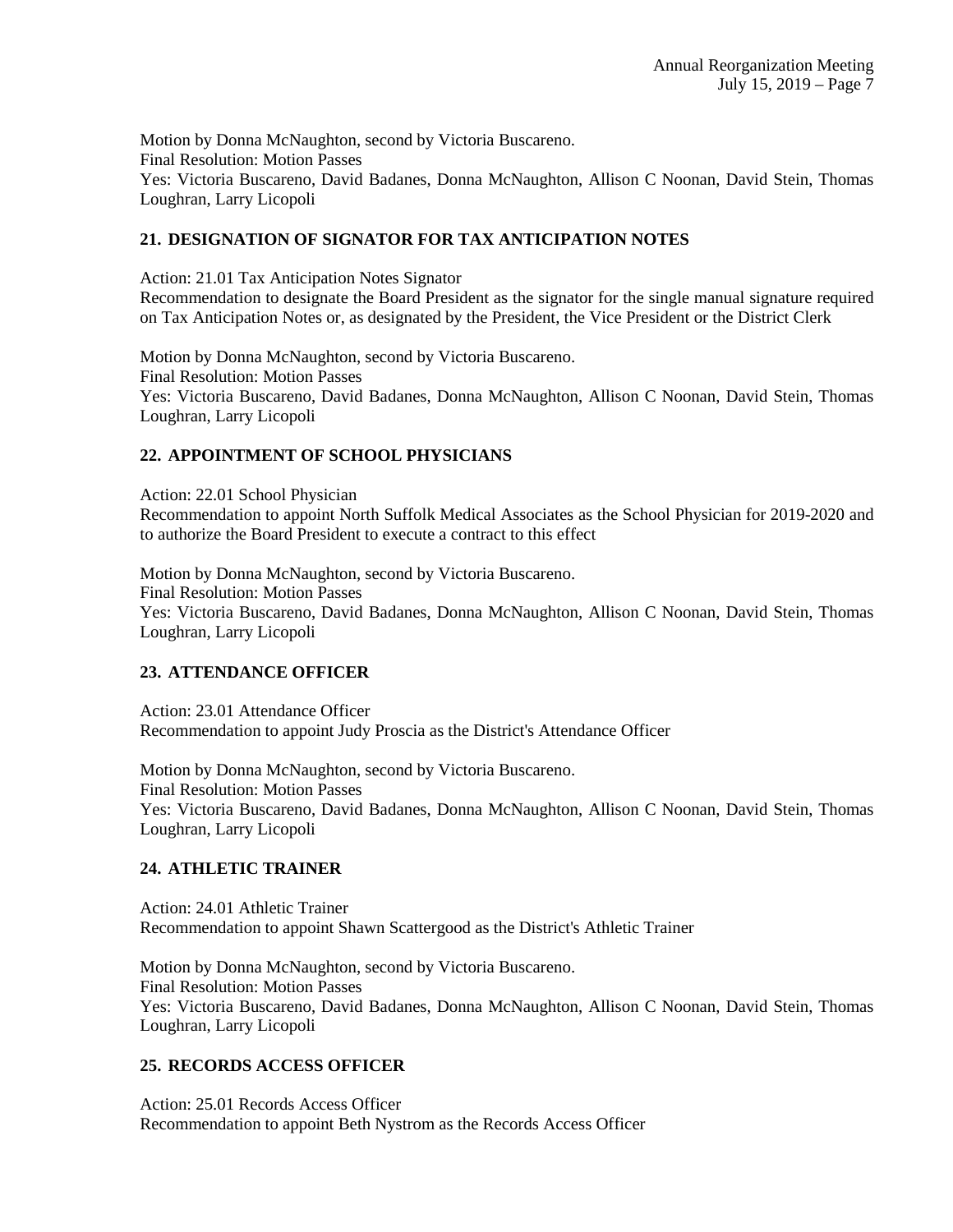Motion by Donna McNaughton, second by Victoria Buscareno. Final Resolution: Motion Passes Yes: Victoria Buscareno, David Badanes, Donna McNaughton, Allison C Noonan, David Stein, Thomas Loughran, Larry Licopoli

## **26. RECORDS MANAGEMENT OFFICER**

Action: 26.01 Records Management Officer Recommendation to appoint John Moran as the Records Management Officer

Motion by Donna McNaughton, second by Victoria Buscareno. Final Resolution: Motion Passes Yes: Victoria Buscareno, David Badanes, Donna McNaughton, Allison C Noonan, David Stein, Thomas Loughran, Larry Licopoli

### **27. ASBESTOS DESIGNEE**

Action: 27.01 Asbestos Designee Recommendation to appoint John Lackner as the Asbestos Designee

Motion by Donna McNaughton, second by Victoria Buscareno. Final Resolution: Motion Passes Yes: Victoria Buscareno, David Badanes, Donna McNaughton, Allison C Noonan, David Stein, Thomas Loughran, Larry Licopoli

## **28. CENSUS ENUMERATOR**

Action: 28.01 Census Enumerator Recommendation to appoint Judy Proscia as the Census Enumerator

Motion by Donna McNaughton, second by Victoria Buscareno. Final Resolution: Motion Passes Yes: Victoria Buscareno, David Badanes, Donna McNaughton, Allison C Noonan, David Stein, Thomas Loughran, Larry Licopoli

### **29. RESIDENCY OF STUDENTS DESIGNEES**

Action: 29.01 Residency of Students Recommendation to appoint the Superintendent and the Director of Student Support Services as the Board's official designees for determining residency of students

Motion by Donna McNaughton, second by Victoria Buscareno. Final Resolution: Motion Passes Yes: Victoria Buscareno, David Badanes, Donna McNaughton, Allison C Noonan, David Stein, Thomas Loughran, Larry Licopoli

### **30. BOARD OF REGISTRY**

Action: 30.01 Board of Registry Recommendation to appoint the following qualified voters of the District to the Board of Registry for the 2019-2020 school year:

Barbara Kaminski, Maureen O'Brien, Dorothy Walsh, Mary Esposito, Audrey McLaughlin, Janet Hayes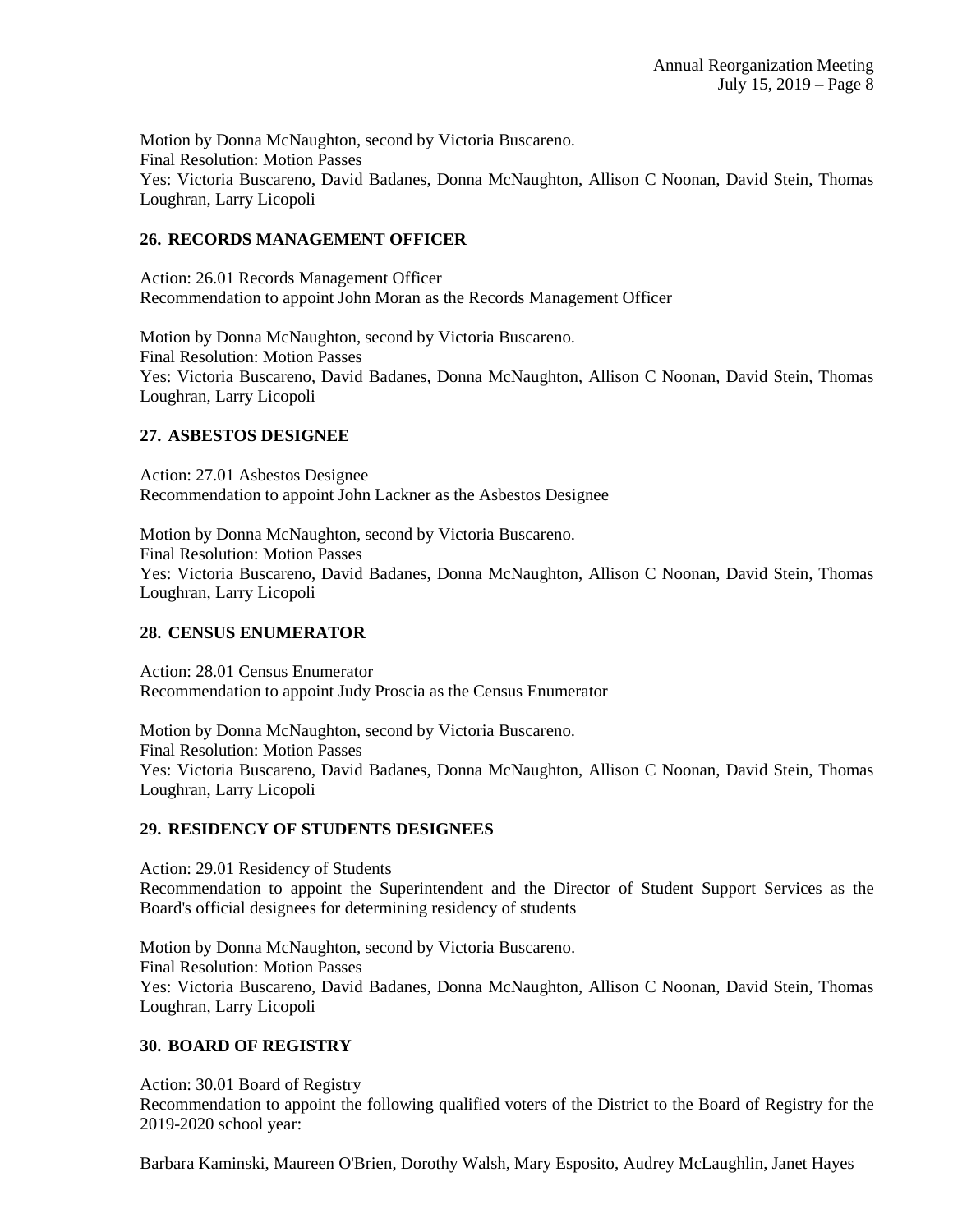Motion by Donna McNaughton, second by Victoria Buscareno. Final Resolution: Motion Passes Yes: Victoria Buscareno, David Badanes, Donna McNaughton, Allison C Noonan, David Stein, Thomas Loughran, Larry Licopoli

Action: 30.02 Registrars Recommendation to appoint the following staff members to serve as Registrars when school is in session:

Northport High School - Claire Roby, Nancy Zbytniewski East Northport Middle School - Doris Sommer, Margaret Nogan Northport Middle School - Georgina Mangione, Claire Johnson Bellerose Avenue Elementary School - Kathie Scherer, Sheila Miller Dickinson Avenue Elementary School - Susan Shelton, Theresa Luby Fifth Avenue Elementary School - Debra Jones, Linda Pitti Norwood Avenue Elementary School - Kathy Kiley, Suzanne Stockman Ocean Avenue Elementary School - Kathy Sheridan, Lynn Geraci Pulaski Road Elementary School - Gloria Thompson, Patricia Gardner

Motion by Donna McNaughton, second by Victoria Buscareno. Final Resolution: Motion Passes Yes: Victoria Buscareno, David Badanes, Donna McNaughton, Allison C Noonan, David Stein, Thomas Loughran, Larry Licopoli

### **31. AUDIT COMMITTEE**

Action: 31.01 Audit Committee Recommendation to appoint Mr. Edward Kevorkian and Ms. Ruth Schilling to the Audit Committee for a two year term beginning July 1, 2019

Motion by Donna McNaughton, second by Victoria Buscareno. Final Resolution: Motion Passes Yes: Victoria Buscareno, David Badanes, Donna McNaughton, Allison C Noonan, David Stein, Thomas Loughran, Larry Licopoli

### **32. COMMITTEE ON SPECIAL EDUCATION**

Action: 32.01 Designees when Initiating Referrals to the Committee on Special Education Recommendation to appoint the following staff members as designees of the Northport-East Northport School District when initiating referrals to the Committee on Special Education during the 2019-2020 school year:

Christina M. Pulaski, Director of Special Education Allyson Giaimo, District Chairperson for Special Education Karrie Kruger, District Chairperson for Special Education Michael Comiskey, School Psychologist Vanessa Costanzo, School Psychologist Elizabeth Dragone, School Psychologist Melanie Fisher, School Psychologist Erin Girardin, School Psychologist Veronique Hayek, School Psychologist Kristen Karkota, School Psychologist Mary Christine Moser, School Psychologist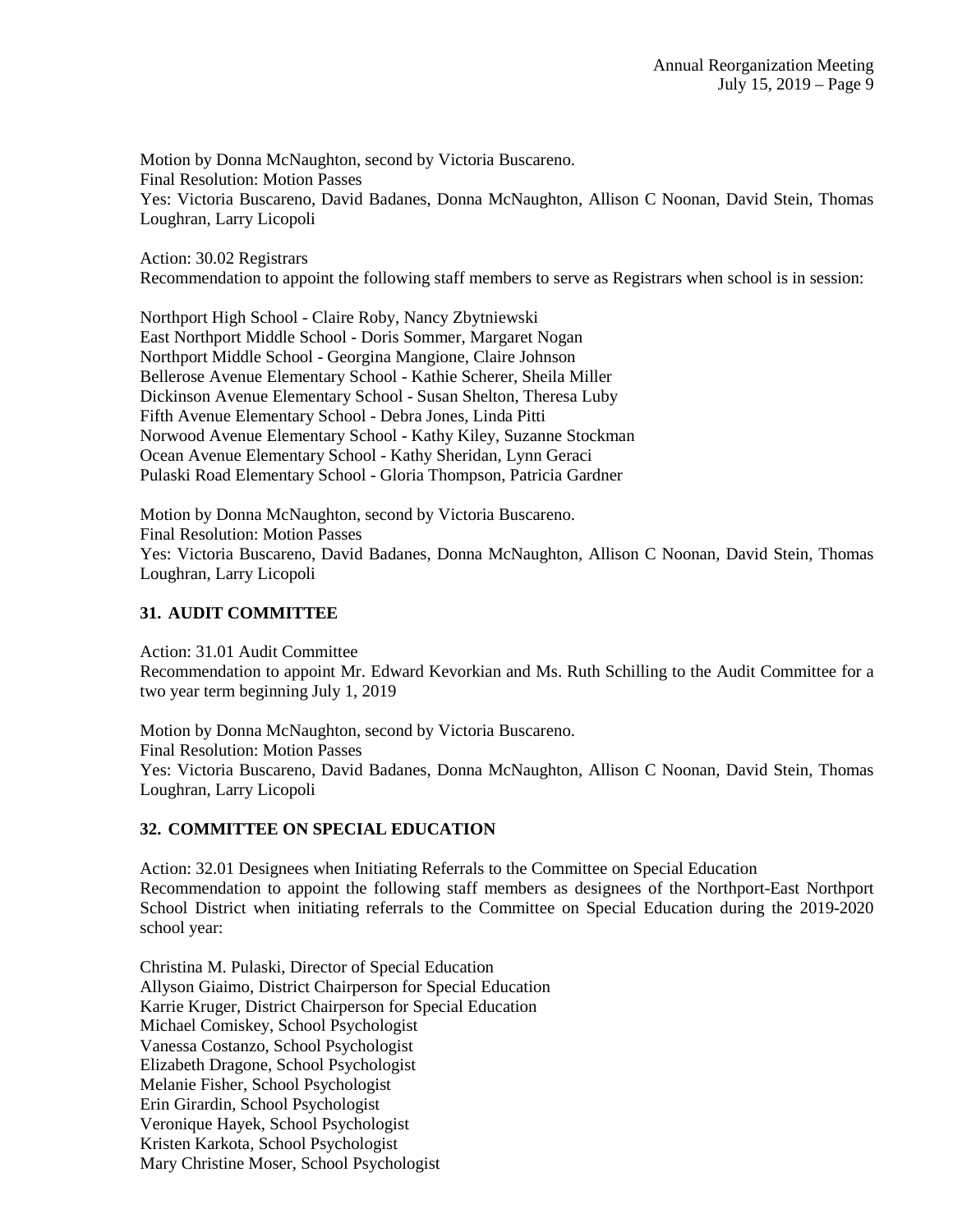Lisa Quartararo, School Psychologist Deborah Roth, School Psychologist Brandon Panzarella, School Psychologist Corinne Scheidt, School Psychologist

This resolution is necessary to comply with the New York State Part 200 Regulations.

Motion by Donna McNaughton, second by Victoria Buscareno. Final Resolution: Motion Passes Yes: Victoria Buscareno, David Badanes, Donna McNaughton, Allison C Noonan, David Stein, Thomas Loughran, Larry Licopoli

Action: 32.02 Chairpersons for the Committee on Special Education (CSE), Sub-Committee on Special Education (SCSE), and 504 Committee meetings

Recommendation to appoint the following staff members to serve as chairpersons for the Committee on Special Education (CSE), Sub-Committee on Special education (SCSE), and 504 Committee meetings during the 2019-2020 school year:

Michael Comiskey, Vanessa Costanzo, Elizabeth Dragone, Melanie Fisher, Allyson Giaimo, Erin Girardin, Veronique Hayek, Kristen Karkota, Karrie Kruger, Mary Christine Moser, Brandon Panzarella, Christina Pulaski, Cassie Reilly, Deborah Roth, Lisa Quartararo, Corinne Scheidt

Motion by Donna McNaughton, second by Victoria Buscareno. Final Resolution: Motion Passes Yes: Victoria Buscareno, David Badanes, Donna McNaughton, Allison C Noonan, David Stein, Thomas Loughran, Larry Licopoli

Action: 32.03 Chairpersons for the Committee on Preschool Special Education (CPSE) Recommendation to appoint the following staff members to serve as Chairpersons for the Committee on Preschool Special Education (CPSE) during the 2019-2020 school year:

Christina M. Pulaski, Allyson Giaimo, Karrie Kruger, Corinne Scheidt

Motion by Donna McNaughton, second by Victoria Buscareno. Final Resolution: Motion Passes Yes: Victoria Buscareno, David Badanes, Donna McNaughton, Allison C Noonan, David Stein, Thomas Loughran, Larry Licopoli

Action: 32.04 Chairperson for Committee on Special Education (CSE), Sub-Committee on Special Education (SCSE), Committee on Preschool Special Education (CPSE), and 504 Committee Recommendation to approve the following retired staff member to serve as a chairperson for the Committee on Special Education (CSE), Sub-Committee on Special Education (SCSE), Committee on Preschool Special Education (CPSE), and 504 Committee meetings during the 2019-2020 school year:

Martha White, School Psychologist (Retired)

Motion by Donna McNaughton, second by Victoria Buscareno. Final Resolution: Motion Passes Yes: Victoria Buscareno, David Badanes, Donna McNaughton, Allison C Noonan, David Stein, Thomas Loughran, Larry Licopoli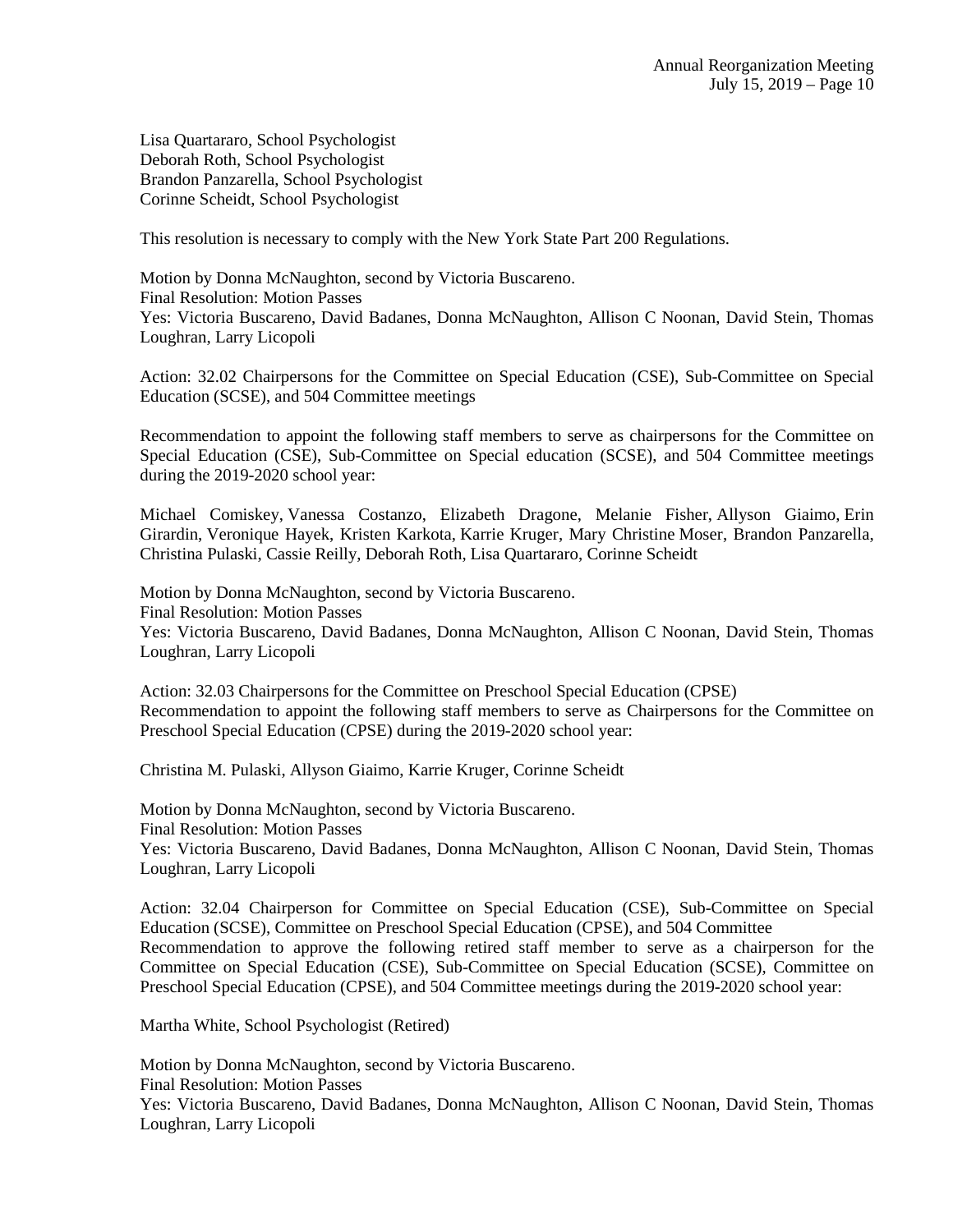### **33. SCHOOL RELATED TRANSPORTATION**

Action: 33.01 Authorization for the Superintendent to transport in his personal vehicle persons involved in the course of the conduct of school business, e.g., students, staff, Board members, and community members

Recommendation to authorize the Superintendent to transport in his personal vehicle persons involved in the course of the conduct of school business, e.g., students, staff, Board members, and community members

Motion by Donna McNaughton, second by Victoria Buscareno. Final Resolution: Motion Passes Yes: Victoria Buscareno, David Badanes, Donna McNaughton, Allison C Noonan, David Stein, Thomas Loughran, Larry Licopoli

### **34. MILEAGE REIMBURSEMENT RATE**

Action: 34.01 Recommendation to set the IRS standard mileage rate as the mileage reimbursement rate Recommendation to set the IRS standard mileage rate as the mileage reimbursement rate

Motion by Donna McNaughton, second by Victoria Buscareno. Final Resolution: Motion Passes Yes: Victoria Buscareno, David Badanes, Donna McNaughton, Allison C Noonan, David Stein, Thomas Loughran, Larry Licopoli

### **35. DISTRICT CELL PHONES**

Information: 35.01 For Information: List of all District cell phones assigned to staff

### **36. DESIGNATION OF CREDIT CARD PROCESSOR**

Action: 36.01 Recommendation to designate Bank of America as the credit card processor for the Northport-East Northport Union Free School District

Recommendation to designate Bank of America as the credit card processor for the Northport-East Northport Union Free School District

Motion by Allison C Noonan, second by Victoria Buscareno. Final Resolution: Motion Passes Yes: Victoria Buscareno, David Badanes, Donna McNaughton, Allison C Noonan, David Stein, Thomas Loughran, Larry Licopoli

### **37. SECTION 18 OF THE PUBLIC OFFICERS LAW OF THE STATE OF NEW YORK SUPPLEMENTAL DEFENSE AND INDEMNIFICATION PROVISIONS**

Action: 37.01 Recommendation to approve the following resolution: Recommendation to approve the following resolution:

 "WHEREAS, Section 18 of the Public Officers Law of the State of New York authorizes municipal corporations, including boards of education, to adopt supplemental defense and indemnification provisions to those contained in the Education Law; and

 WHEREAS, the statue authorizes boards of education to defend, indemnify and save harmless, members of boards of education and officers, agents and employees of boards of education; authorized parent volunteers; members of school-based planning and shared decision making committees; and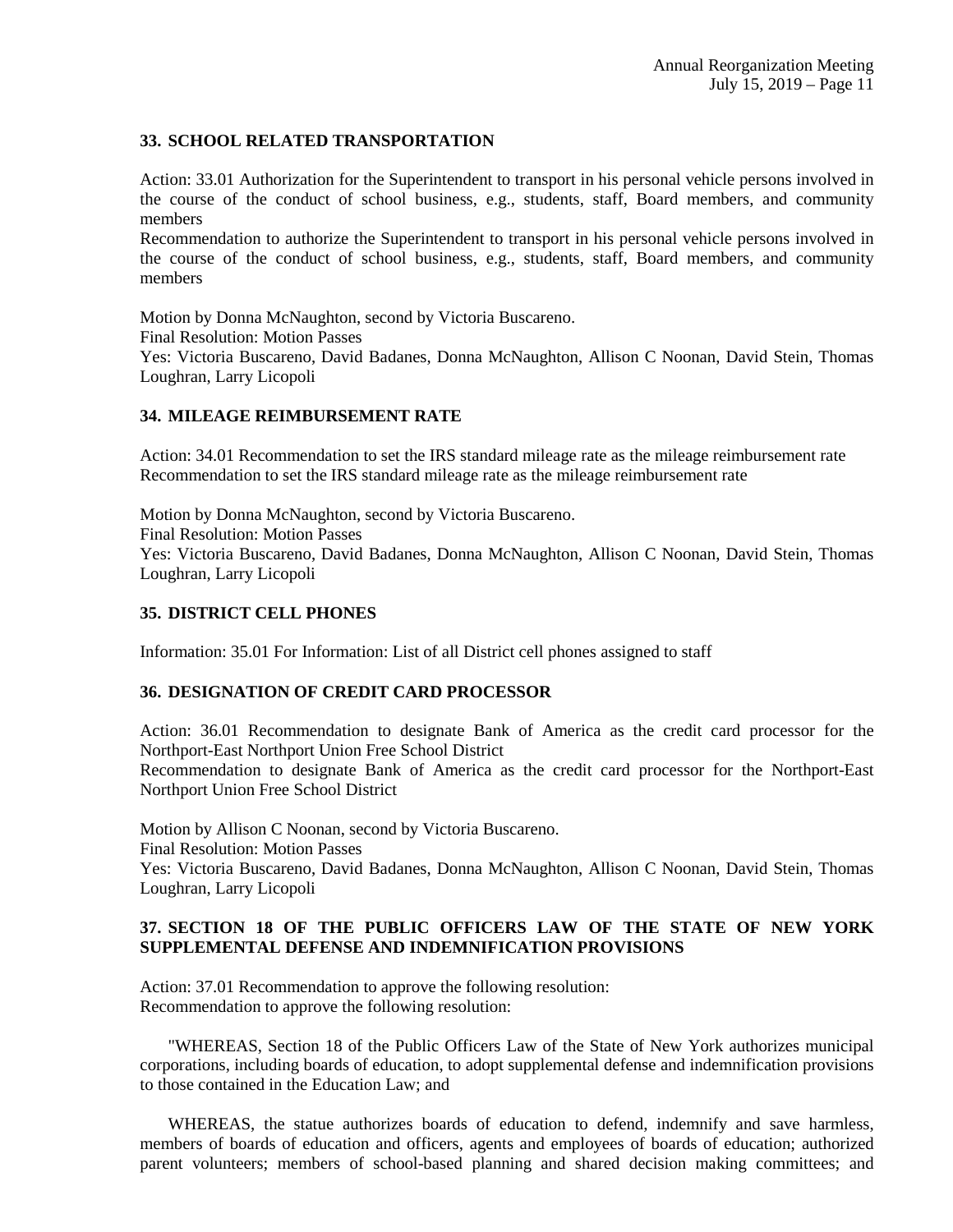members of the school district's audit committee, in connection with any claims, awards or judgments obtained against such board members, officers, agents or employees; authorized parent volunteers; members of school-based planning and shared decision making committees; and members of the district's audit committee in any State or Federal Court, in the amount of any judgment, award or settlement of any such claim, provided the act or omission from which such judgment, award or claim arose occurred while the board member, officer, agent or employee or authorized parent volunteer; member of a school-based planning and shared decision making committee; or member of the district's audit committee was acting within the scope of his or her office or employment or authorized volunteer duties;

 BE IT RESOLVED, that the Board of Education of the Northport-East Northport Union Free School District hereby adopts the supplemental defense and indemnification provisions contained in Section 18 of the Public Officers Law for its Board members, officers, agents and employees; authorized parent volunteers; members of school-based planning and shared decision making committees; and members of the school district's audit committee. This coverage shall supplement and shall be in addition to the coverage available to such individuals under other enactments, including but not limited to the Education Law of the State of New York; and

 BE IT FURTHER RESOLVED, that supplemental hereto and an additional perquisite to the public office and employment, the Board hereby further extends the right to be defended and indemnified as provided in Public Officers Law § 18 to board members, school officers, agents and employees who are requested or are called to testify as a witness or to answer questions concerning their acts or omissions within the scope of their office, agency or employment before a grand jury, the Office of the District Attorney or other law enforcement official. Nothing herein contained shall be construed to authorize or require defense or indemnification to a board member, school officer, agent or employee who has been identified as a defendant in a pending criminal prosecution or where such individual, or the school district, has reason to believe that such individual is a target in a criminal investigation or prosecution by the Office of the District Attorney or other law enforcement entity"

Motion by Donna McNaughton, second by Victoria Buscareno.

Final Resolution: Motion Passes

Yes: Victoria Buscareno, David Badanes, Donna McNaughton, Allison C Noonan, David Stein, Thomas Loughran, Larry Licopoli

### **38. GENERAL MUNICIPAL LAW SECTION 53 AGENT FOR SERVICE OF A NOTICE OF CLAIM**

Action: 38.01 Recommendation to approve the following resolution:

"WHEREAS, the New York State Senate has passed, and the New York State Governor has signed into effect, the Uniform Notice of Claim Act (hereinafter the "Act"); and

WHEREAS, Section 6 of the Act amends the General Municipal Law by adding a new Section 53, effective June 15, 2013; and

WHEREAS, New York General Municipal Law Section 53(2) required that all public corporations, who are entitled to service of a Notice of Claim as a condition precedent to commencement of an action or proceeding shall file a Certificate with the Secretary of State designating the Secretary of State as agent for service of a Notice of Claim:

NOW, THEREFORE BE IT RESOLVED, that the Board of Education hereby directs and empowers the District Clerk to submit to the New York State Secretary of State a Certificate pursuant to General Municipal Law Section 53, designating the Secretary of State as agent for service of a Notice of Claim as described above; and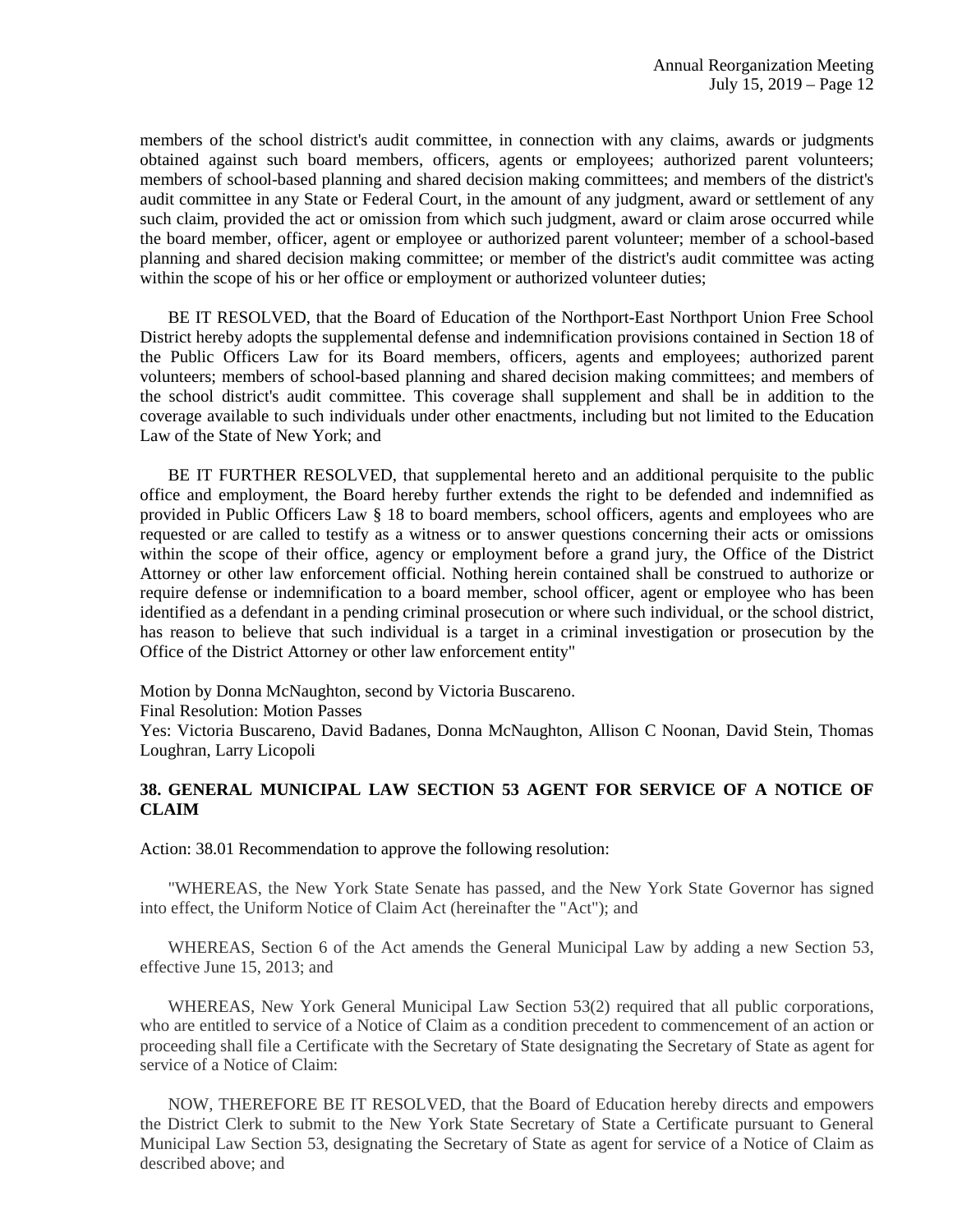BE IT FURTHER RESOLVED, that the Board of Education hereby designates the District Clerk as the individual to whom the Secretary of State will forward any notices of claim; and

BE IT FURTHER RESOLVED, that the Board of Education hereby authorizes the District Clerk to take any and all other actions required to carry out the provisions of this Resolution"

Motion by Donna McNaughton, second by Victoria Buscareno. Final Resolution: Motion Passes Yes: Victoria Buscareno, David Badanes, Donna McNaughton, Allison C Noonan, David Stein, Thomas Loughran, Larry Licopoli

### **39. DIGNITY FOR ALL STUDENTS ACT COORDINATORS**

Action: 39.01 Recommendation to appoint the following staff members to serve as Dignity for All Students Act Coordinators for the 2019-2020 school year:

Northport High School Daniel Danbusky, Terrence Hinson, Shannon Dantuono, Denise Keenan, Richard McAllister, Katherine Teubner, Sean Boylan

Northport Middle School Timothy Hoss, Chelsea Brown, Garrhett Schneider, Stacey Chertock, Elyse Pellicano, Darcy Pattison

East Northport Middle School Pasquale DeStefano, Angelo Cocchiola, Regina Thomas, Kathleen Rowe, Mary Kleczka

Bellerose Avenue School Lori Beekman, Alan Tener, Lisa Quartararo

Dickinson Avenue School Laurie Storch, Caitlin Bisulca, Christine Moser

Fifth Avenue School Thomas Harrison, Beth Theofield, Melanie Fisher

Norwood Avenue School Michael Genovese, Nicole Barbier-Adil, Brandon Panzarella

Ocean Avenue School Sabina Larkin, Theresa Pellegrino, Deborah Roth

Pulaski Road School Jeffrey Haubrich, James Durand, Veronique Hayek

Motion by Donna McNaughton, second by Victoria Buscareno. Final Resolution: Motion Passes Yes: Victoria Buscareno, David Badanes, Donna McNaughton, Allison C Noonan, David Stein, Thomas Loughran, Larry Licopoli

## **40. DISTRICT-WIDE SCHOOL SAFETY TEAM**

Action: 40.01 District-wide School Safety Team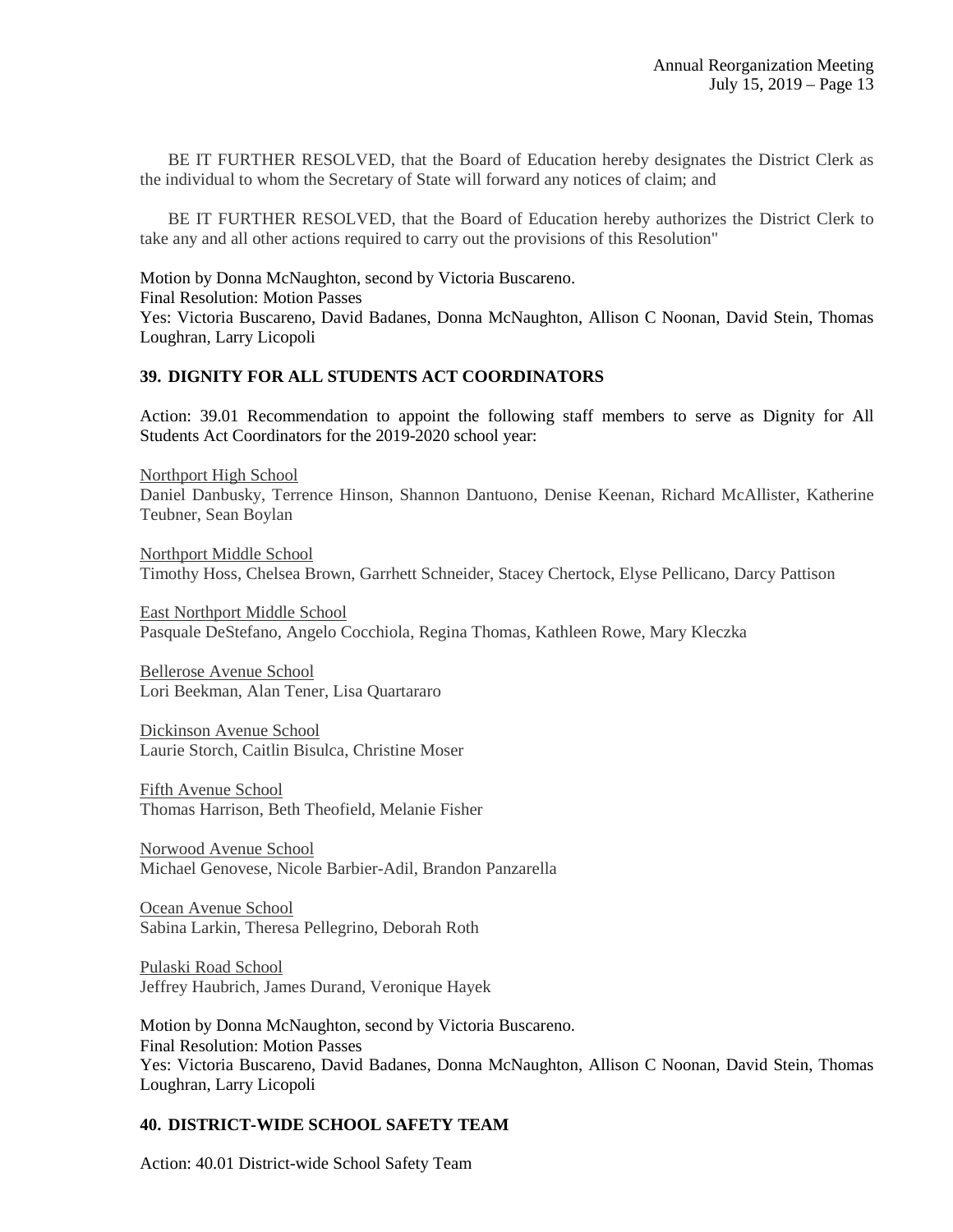Recommendation to appoint the following members to the District-wide School Safety Team for the 2019- 2020 school year:

Assistant Superintendent for Human Resources - Irene McLaughlin Assistant Superintendent for Business - Robert Howard Security Consultant - Leonard Devlin Lead Security Monitor - Caroline Martin Board of Education Member - David Stein Director of Facilities - John Lackner District-wide Chief Custodian - John Moran Transportation Director - Trish McGrane Bellerose Avenue Principal - Lori Beekman UTN Representative - Stacey Weisberg UTN Representative - Carol Taylor UTN Representative - Allison Galofaro Parent Representative - Dennis Creighton

Motion by Donna McNaughton, second by Victoria Buscareno. Final Resolution: Motion Passes Yes: Victoria Buscareno, David Badanes, Donna McNaughton, Allison C Noonan, David Stein, Thomas Loughran, Larry Licopoli

#### **41. RESOLUTIONS**

Action: 41.01 Willkie Farr & Gallagher, LLP Recommendation to approve the following resolution:

 "WHEREAS, the failure of the Long Island Lighting Company's Shoreham Nuclear Power Plant in the late 1980s and early 1990s caused unsustainable increases to the cost of energy on Long Island; and

 WHEREAS, the State of New York created the Long Island Power Authority ("LIPA"), a municipal instrumentality to replace the Long Island Lighting Company, with the goals of providing safe and adequate service at rates which would be lower than the rates which would otherwise result and facilitating the shifting of investment into more beneficial energy demand/energy supply management alternatives, realizing savings for the ratepayers and taxpayers in the service area and otherwise restoring the confidence and protecting the interests of ratepayers and the economy in the service area; and

 WHEREAS, LIPA issued tax-exempt municipal bonds in the total amount of approximately \$6 billion in order to finance the acquisition of the privately-owned Long Island Lighting Company; and

 WHEREAS, these bond issuances were accompanied by detailed Official Statements containing all of the information and disclosures necessary to inform prospective investors about, among other things, the acquisition of LILCO by LIPA and LIPA's operations; and

 WHEREAS, these Official Statements dated May 13, 1998, May 20, 1998, October 28, 1998, and November 19, 1998 included various disclosures to the purchasers of the bonds, including the following related to "real property tax matters":

*LIPA has committed to drop all such [claims by LILCO for refunds of real property taxes] and not challenge any PILOTs relating to its transmission and distribution facilities unless the assessment (other than a generally applicable assessment) on its facilities is increased not in an appropriate proportion to the increase in value related to taxable capital additions affixed to the tax parcel between the last two tax status dates. [The owner of the generating facilities] have agreed not to*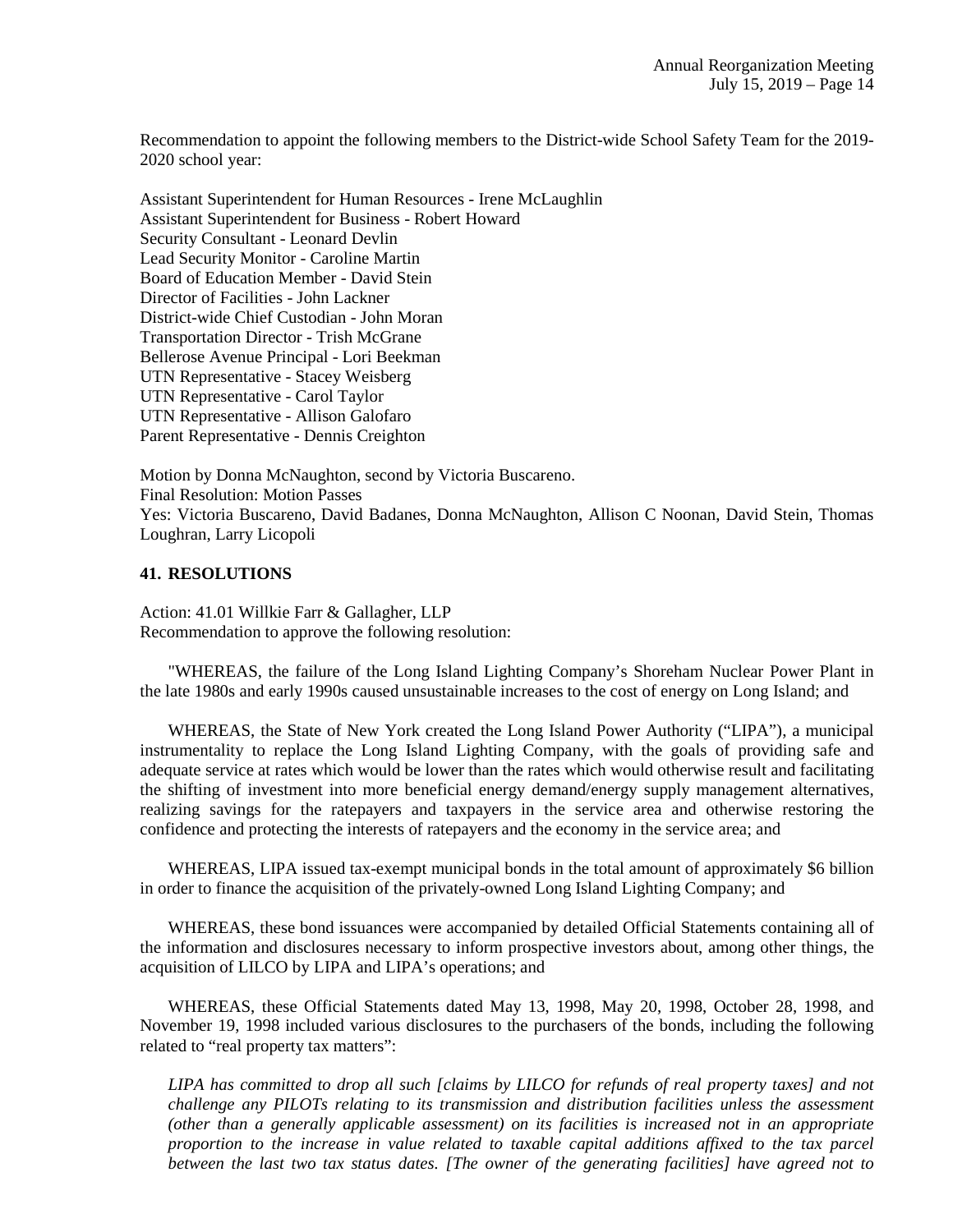*challenge any property tax relating to generating facilities or generating facility sites (provided the tax is included in the costs paid by LIPA related to such facilities or sites), unless the assessment (other than a generally applicable assessment) on such facilities is increased not in an appropriate proportion to the increase in value related to taxable capital additions affixed to the tax parcel between the last two tax status dates…* 

 WHEREAS, additional similar representations were made to the Internal Revenue Service to justify the issuance of tax free municipal bonds to facilitate LIPA's acquisition of the assets and debts of the Long Island Lighting Company, and

WHEREAS, certain tax-exempt bonds issued by LIPA are still currently being traded in the open market; and

 WHEREAS, adherence to the disclosures made in the aforesaid bond issuances and Official Statements and other similar representations and commitments made by LIPA directly affects the fiscal wellbeing of the School District and that certain actions of LIPA have been in contravention of said disclosures which may constitute material misrepresentations as to certain aspects of LIPA's operations; and

WHEREAS, on May 15, 2018, the Board of Education engaged the services of Willkie Farr  $\&$ Gallagher LLP to review and assess these disclosures and representations; and

 WHEREAS, based upon such review and assessment, the Board has determined that it is in its best interest to further retain the services of Willkie Farr & Gallagher LLP;

 NOW, THEREFORE, BE IT RESOLVED that the Board of Education hereby appoints Willkie Farr & Gallagher LLP as Special Counsel;

 BE IT FURTHER RESOLVED that the Board of Education hereby authorizes the Board President to execute, on behalf of the Board of Education, a Retainer Agreement between the Board of Education and Willkie Farr & Gallagher LLP; and,

 BE IT FURTHER RESOLVED that the Board of Education hereby authorizes Willkie Farr & Gallagher LLP to take any and all necessary and appropriate steps to further the Board's interests, including, but not limited to, the filing of documents with, and/or appearance before, any agency or commission and/or the commencement of any action or proceeding before any agency or tribunal on behalf of the School District."

Motion by Donna McNaughton, second by Victoria Buscareno.

Final Resolution: Motion Passes

Yes: Victoria Buscareno, David Badanes, Donna McNaughton, Allison C Noonan, David Stein, Thomas Loughran, Larry Licopoli

Action: 41.02 The Parkside Group, LLC Recommendation to approve the following resolution:

 "BE IT RESOLVED that the Board of Education hereby approves the Retainer Agreement between the School District and The Parkside Group, LLC in accordance with the terms and conditions of the Agreement attached hereto;

 BE IT FURTHER RESOLVED that the Board of Education hereby authorizes the President of the Board of Education to execute the necessary documents to effectuate said Retainer Agreement on behalf of the Board of Education."